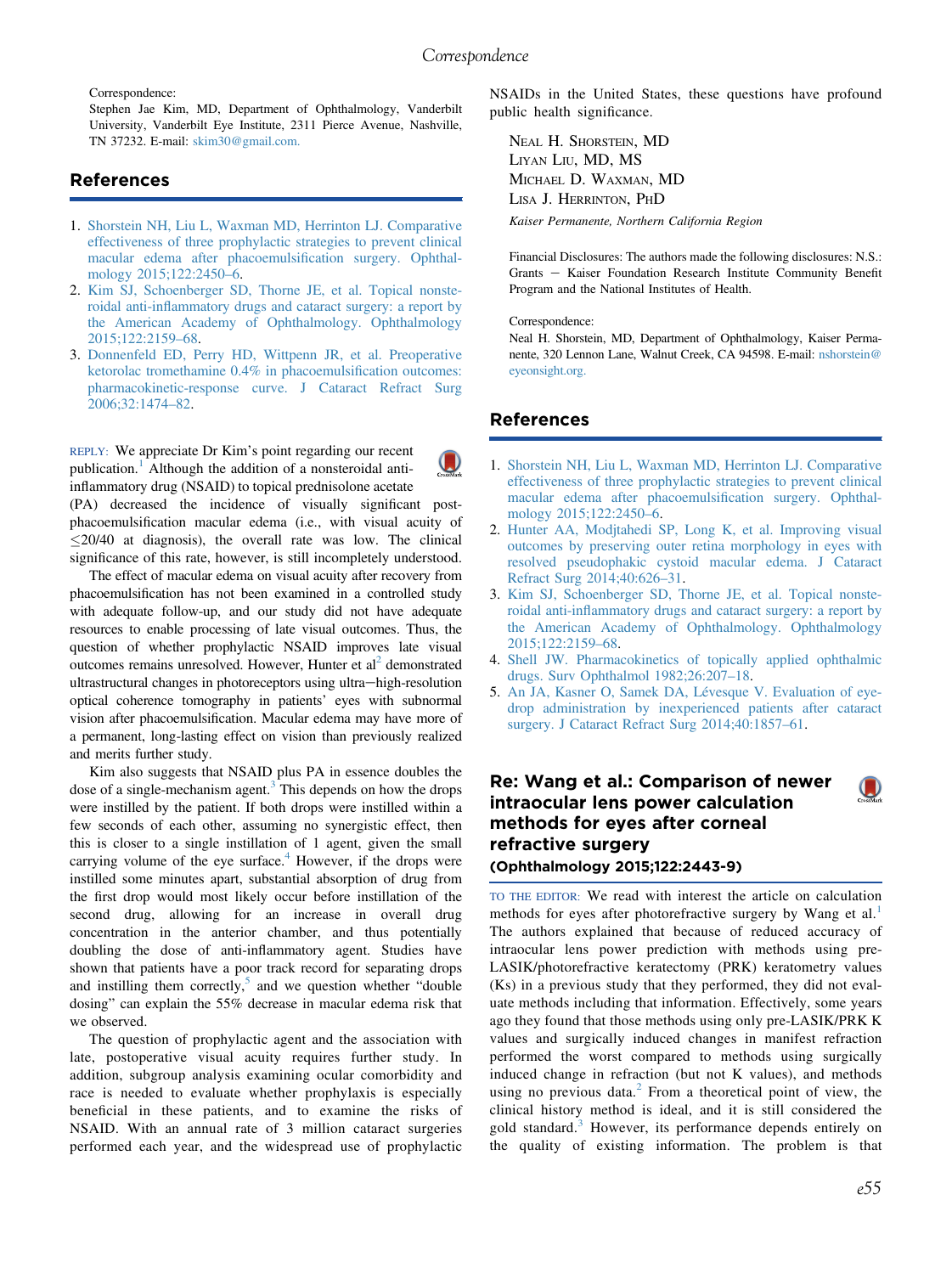<span id="page-1-0"></span>accurate and trustworthy data very rarely are available. Many times the post-LASIK/PRK refraction has been performed many years before the cataract onset. In such case, changes in corneal profile (possibly owing to epithelial hypertrophy) or in axial length (related to myopic progression) might have happened, $4$  making the refraction unreliable. On the other hand, a refraction after LASIK/PRK procedure, performed shortly before phacoemulsification, may have been done when the cataract has already generated refractive changes in the eye. In the original article from 2010, Wang et al recognized that because their historical data were typically acquired elsewhere they may not be accurate. In this new series, they did not evaluate the historical methods that use pre-LASIK/PRK K values; however, it would have been interesting to analyze the results predicting the intraocular lens power in a group of patients whose pre- and post-LASIK/PRK data (including K values) were of good quality. We are convinced that the performance of historical methods that use K values would improve significantly.

The authors explained that, in a subgroup of 28 eyes, they had the data of change in manifest refraction available and four methods using this information were assessed: adjusted effective refractive power, adjusted Atlas  $0-3$ , Masket, and modified Masket. Again, it would be interesting to know the reliability of those postoperative data on refraction. For example, how a long time before the phacoemulsification were the data obtained? Did slit-lamp biomicroscopy confirm the absence of cataract at that moment? We wonder if, by selecting cases with high-quality prior data, there would have been significant differences among formulas using change in refraction compared with formulas using no prior data.

The range of intraocular lens prediction error was rather large with all the methods using no prior data and their combinations, on average between  $-2.03$  and 1.83 diopters. An additional analysis of risk factors related to this outcome in eyes with a postoperative refractive prediction error of  $>1.00$  diopter would have been enlightening.

Recently, Fram et al<sup>5</sup> found that mean absolute refractive prediction errors were lower for Optiwave Refractive Analysis (ORA) device (Alcon Labs, Fort Worth, TX) than for optical coherence tomography, and for Haigis-L, but without reaching significant difference. The percentage of eyes within  $\pm 0.50$ ,  $\pm 0.75$ , and  $\pm 1.00$  diopters of refractive intraocular lens power prediction errors were higher using the ORA than optical coherence tomography and Haigis-L methods. It seems that intraoperative aberrometry shows promising results. In a given case, the system would confirm the calculations previously done using other methods. If the results of ORA do not match those previously obtained, the surgeon can assess the conditions in which they are performing intraoperative aphakic refraction, which might be causing alterations in the results, such as intraocular pressure outside the appropriate range or eyelid speculum pressure causing globe distortion. If a new measurement made with the ORA consistently yields a different result than previous estimates by other methods, the surgeon will face the dilemma of which one to use. That question remains unsolved, but with the ability to perform intraoperative pseudophakic refraction immediately after the implantation, there is the possibility of solving a refractive surprise in the same surgery. The advent of the latest ORA should lead to a change in the way cataract surgery is performed in patients with a history of corneal refractive surgery.

JACK T. HOLLADAY, MD, MSEE<sup>1</sup> VIRGILIO GALVIS,  $MD<sup>2,3</sup>$ ALEJANDRO TELLO,  $MD<sup>2,3</sup>$ 

<sup>1</sup>Baylor College of Medicine, Houston, Texas; <sup>2</sup>Centro Oftalmologico Virgilio Galvis, Floridablanca, Colombia; <sup>3</sup>Universidad Autonoma de Bucaramanga, Bucaramanga, Colombia

Financial Disclosures: The authors made the following disclosures: J.T.H.: Other financial relationships - Acufocus, Alcon, AMO, Oculus, Visiometrics, Wavetec, and Zeiss, outside the submitted work.

#### Correspondence:

Alejandro Tello, MD, Centro Oftalmologico Virgilio Galvis, Centro medico Ardila Lulle, 3rd Floor, Module 7, Floridablanca, Colombia. E-mail: [alejandrotello@gmail.com.](mailto:alejandrotello@gmail.com)

## References

- 1. [Wang L, Tang M, Huang D, et al. Comparison of newer intra](http://refhub.elsevier.com/S0161-6420(16)00210-4/sref1)[ocular lens power calculation methods for eyes after corneal](http://refhub.elsevier.com/S0161-6420(16)00210-4/sref1) [refractive surgery. Ophthalmology 2015;122:2443](http://refhub.elsevier.com/S0161-6420(16)00210-4/sref1)–9.
- 2. [Wang L, Hill WE, Koch DD. Evaluation of IOL power pre](http://refhub.elsevier.com/S0161-6420(16)00210-4/sref2)[diction methods using the ASCRS post-keratorefractive IOL](http://refhub.elsevier.com/S0161-6420(16)00210-4/sref2) [power calculator. J Cataract Refract Surg 2010;36:1466](http://refhub.elsevier.com/S0161-6420(16)00210-4/sref2)–73.
- 3. [Holladay JT. Consultations in refractive surgery: IOL calcula](http://refhub.elsevier.com/S0161-6420(16)00210-4/sref3)[tions following radial keratotomy surgery. Refract Corneal Surg](http://refhub.elsevier.com/S0161-6420(16)00210-4/sref3) [1989;5:203.](http://refhub.elsevier.com/S0161-6420(16)00210-4/sref3)
- 4. [Vestergaard AH. Past and present of corneal refractive surgery: a](http://refhub.elsevier.com/S0161-6420(16)00210-4/sref4) [retrospective study of long-term results after photorefractive](http://refhub.elsevier.com/S0161-6420(16)00210-4/sref4) [keratectomy and a prospective study of refractive lenticule](http://refhub.elsevier.com/S0161-6420(16)00210-4/sref4) [extraction. Acta Ophthalmol 2014;92 Thesis 2:1](http://refhub.elsevier.com/S0161-6420(16)00210-4/sref4)–21.
- 5. [Fram NR, Masket S, Wang L. Comparison of intraoperative](http://refhub.elsevier.com/S0161-6420(16)00210-4/sref5) [aberrometry, OCT-based IOL formula, Haigis-L, and Masket](http://refhub.elsevier.com/S0161-6420(16)00210-4/sref5) [formulae for IOL power calculation after laser vision correction.](http://refhub.elsevier.com/S0161-6420(16)00210-4/sref5) [Ophthalmology 2015;122:1096](http://refhub.elsevier.com/S0161-6420(16)00210-4/sref5)–101.

 $\mathbf{\mathbf{\mathbb{Q}}}$ 

REPLY: We thank Drs Holladay, Galvis, and Tello for their thoughtful comments about our paper. $1$  First, we want to acknowledge Dr Holladay's initial contribution to this area.

His seminal article in  $1989<sup>2</sup>$  $1989<sup>2</sup>$  $1989<sup>2</sup>$  was the first theoretical recognition of this problem and, by recommending the clinical history method, he offered the first solution for improving the accuracy of intraocular lens calculations in these challenging cases. We agree with them that, theoretically, the clinical history method should be accurate; however, as they nicely outlined, its performance depends excessively on the quality of preoperative data. There is essentially a one-to-one diopter error if any of the historical data are incorrect. Historical data are often obtained from another office where one cannot verify the calibration of the keratometer, accuracy of the person obtaining the measurements, and so on. Also, it is often difficult to accurately determine when the post-LASIK refraction has stabilized before the cataract has begun to alter the refractive error.

Several methods modify corneal power measurements or intraocular lens powers based on the amount of refractive change induced by the LASIK/photorefractive keratectomy surgery. The advantages of these approaches are that they use corneal data obtained at the time the patient presents for cataract surgery and, by